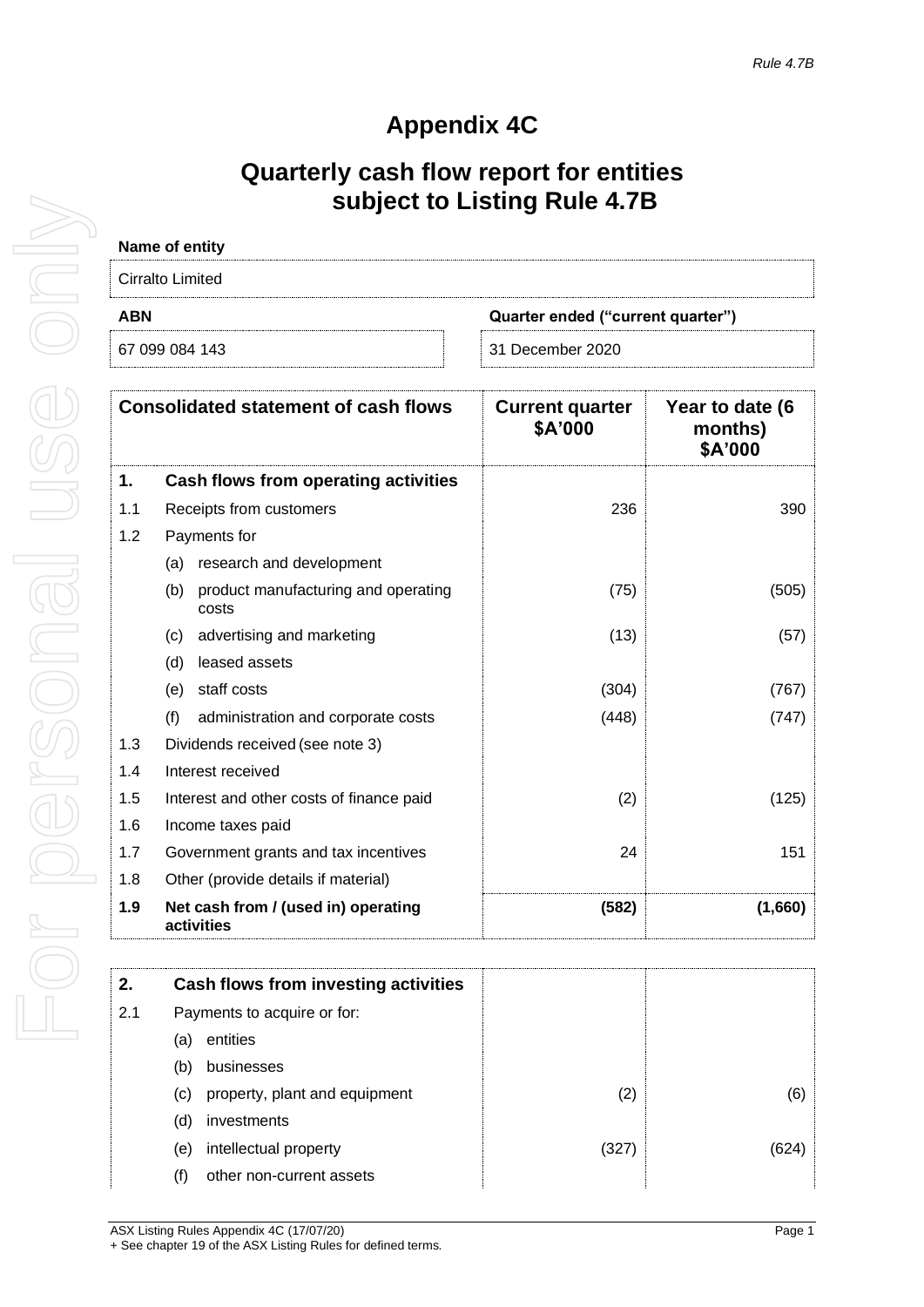|     | <b>Consolidated statement of cash flows</b>       | <b>Current quarter</b><br>\$A'000 | Year to date (6<br>months)<br>\$A'000 |
|-----|---------------------------------------------------|-----------------------------------|---------------------------------------|
| 2.2 | Proceeds from disposal of:                        |                                   |                                       |
|     | entities<br>(a)                                   |                                   |                                       |
|     | (b)<br>businesses                                 |                                   |                                       |
|     | (c)<br>property, plant and equipment              |                                   |                                       |
|     | (d)<br>investments                                |                                   |                                       |
|     | intellectual property<br>(e)                      |                                   |                                       |
|     | (f)<br>other non-current assets                   |                                   |                                       |
| 2.3 | Cash flows from loans to other entities           | (196)                             | (196)                                 |
| 2.4 | Dividends received (see note 3)                   |                                   |                                       |
| 2.5 | Other (provide details if material)               |                                   |                                       |
| 2.6 | Net cash from / (used in) investing<br>activities | (525)                             | (826)                                 |

| 3.   | Cash flows from financing activities                                                          |       |          |
|------|-----------------------------------------------------------------------------------------------|-------|----------|
| 3.1  | Proceeds from issues of equity securities<br>(excluding convertible debt securities)          | 2,806 | 7,990    |
| 3.2  | Proceeds from issue of convertible debt<br>securities                                         |       |          |
| 3.3  | Proceeds from exercise of options                                                             | 86    | 626      |
| 3.4  | Transaction costs related to issues of<br>equity securities or convertible debt<br>securities | (163) | (653)    |
| 3.5  | Proceeds from borrowings                                                                      |       |          |
| 3.6  | Repayment of borrowings                                                                       | (8)   | (2, 164) |
| 3.7  | Transaction costs related to loans and<br>borrowings                                          |       |          |
| 3.8  | Dividends paid                                                                                |       |          |
| 3.9  | Other (Listed Option Entitlement Issue)                                                       | 361   | 361      |
| 3.10 | Net cash from / (used in) financing<br>activities                                             | 3,082 | 6,160    |

| 4.  | Net increase / (decrease) in cash and<br>cash equivalents for the period |       |      |
|-----|--------------------------------------------------------------------------|-------|------|
| 4.1 | Cash and cash equivalents at beginning of<br>period                      | 1,973 | 274  |
| 4.2 | Net cash from / (used in) operating<br>activities (item 1.9 above)       | (582) | .660 |
| 4.3 | Net cash from / (used in) investing activities<br>(item 2.6 above)       | (525) |      |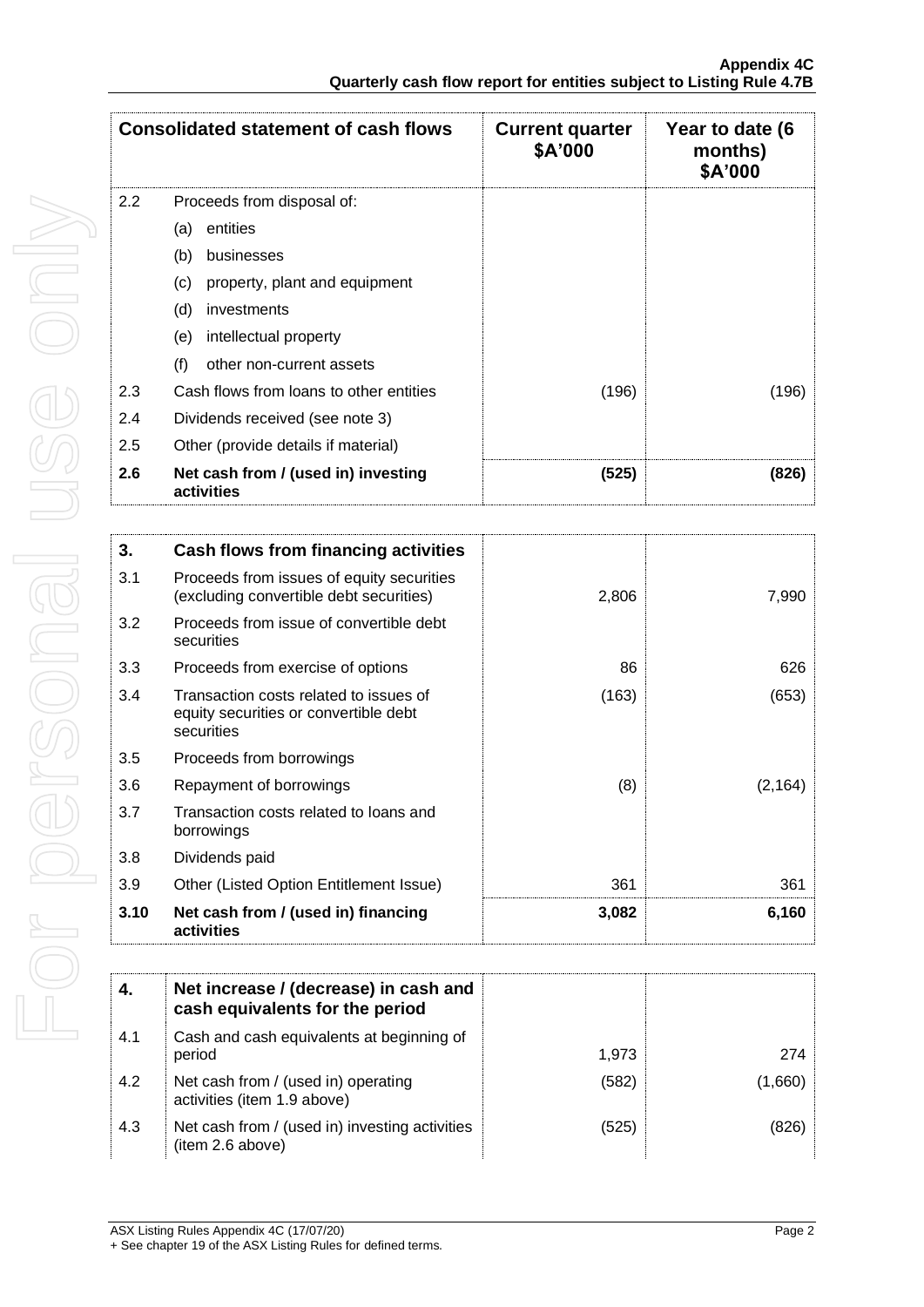| <b>Consolidated statement of cash flows</b> |                                                                     | <b>Current quarter</b><br>\$A'000 | Year to date (6<br>months)<br>\$A'000 |
|---------------------------------------------|---------------------------------------------------------------------|-----------------------------------|---------------------------------------|
| 4.4                                         | Net cash from / (used in) financing activities<br>(item 3.10 above) | 3,082                             | 6.160                                 |
| 4.5                                         | Effect of movement in exchange rates on<br>cash held                |                                   |                                       |
| 4.6                                         | Cash and cash equivalents at end of<br>period                       | 3.948                             | 3.948                                 |

| 5.  | Reconciliation of cash and cash<br>equivalents<br>at the end of the quarter (as shown in the<br>consolidated statement of cash flows) to the<br>related items in the accounts | <b>Current quarter</b><br>\$A'000 | <b>Previous quarter</b><br>\$A'000 |
|-----|-------------------------------------------------------------------------------------------------------------------------------------------------------------------------------|-----------------------------------|------------------------------------|
| 5.1 | Bank balances                                                                                                                                                                 | 3.948                             | 1.973                              |
| 5.2 | Call deposits                                                                                                                                                                 |                                   |                                    |
| 5.3 | <b>Bank overdrafts</b>                                                                                                                                                        |                                   |                                    |
| 5.4 | Other (provide details)                                                                                                                                                       |                                   |                                    |
| 5.5 | Cash and cash equivalents at end of<br>quarter (should equal item 4.6 above)                                                                                                  | 3.948                             | 1.973                              |

| 6.                                                                                                                                                                                                                                                                                                                                                                                                           | Payments to related parties of the entity and their<br>associates                                                                                                                                                                                                                                                                                                                                                                                                                        | <b>Current quarter</b><br><b>\$A'000</b> |  |  |
|--------------------------------------------------------------------------------------------------------------------------------------------------------------------------------------------------------------------------------------------------------------------------------------------------------------------------------------------------------------------------------------------------------------|------------------------------------------------------------------------------------------------------------------------------------------------------------------------------------------------------------------------------------------------------------------------------------------------------------------------------------------------------------------------------------------------------------------------------------------------------------------------------------------|------------------------------------------|--|--|
| 6.1                                                                                                                                                                                                                                                                                                                                                                                                          | Aggregate amount of payments to related parties and their<br>associates included in item 1                                                                                                                                                                                                                                                                                                                                                                                               | 98                                       |  |  |
| 6.2                                                                                                                                                                                                                                                                                                                                                                                                          | Aggregate amount of payments to related parties and their<br>associates included in item 2                                                                                                                                                                                                                                                                                                                                                                                               | 523                                      |  |  |
|                                                                                                                                                                                                                                                                                                                                                                                                              | Note: if any amounts are shown in items 6.1 or 6.2, your quarterly activity report must include a description of, and an<br>explanation for, such payments.                                                                                                                                                                                                                                                                                                                              |                                          |  |  |
|                                                                                                                                                                                                                                                                                                                                                                                                              | Item 6.1 includes the following payments:<br>\$70k payments to directors, including director's remuneration and director's superannuation; and<br>\$28k payments to Appstablishment Pty Ltd <sup>1</sup> for various services provided to Cirralto Limited.<br>Item 6.2 includes the following payments:<br>\$327k payments to Appstablishment Pty Ltd <sup>1</sup> for labour services provided to Cirralto Limited; and<br>\$196k loan advance to Appstablishment Pty Ltd <sup>1</sup> |                                          |  |  |
| Appstablishment Pty Ltd is a related party entity. Mr Adrian Floate is a shareholder through his interests in Appstablishment<br>Software Group ("ASG"). ASG is a related party entity. Mr Adrian Floate is a shareholder through his interests in Rare Air<br>Nominees Pty Ltd ("Rare Air"). Rare Air is a related party entity as Mr Adrian Floate is a director of both Cirralto Limited and<br>Rare Air. |                                                                                                                                                                                                                                                                                                                                                                                                                                                                                          |                                          |  |  |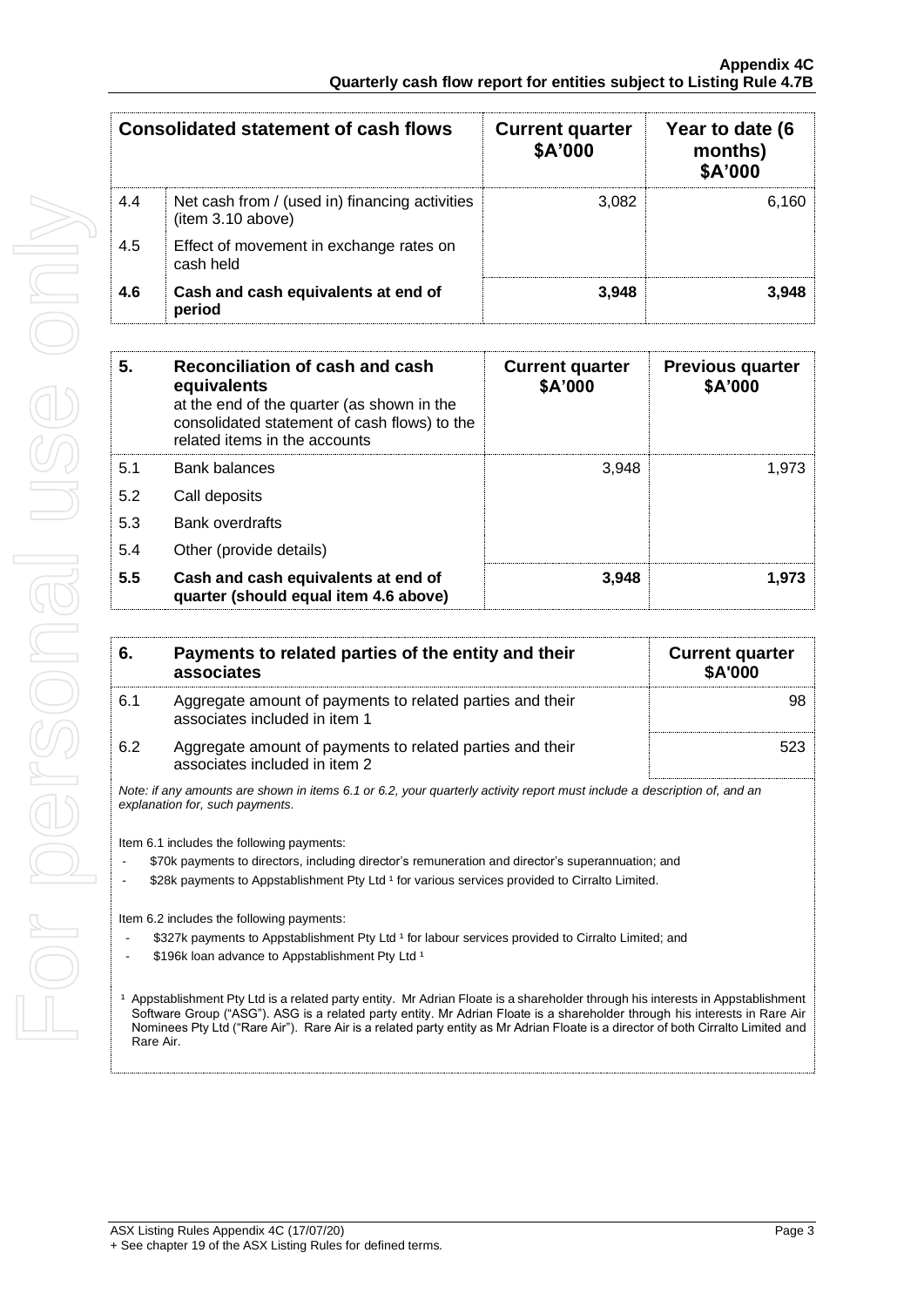| 7.  | <b>Financing facilities</b><br>Note: the term "facility' includes all forms of financing<br>arrangements available to the entity.<br>Add notes as necessary for an understanding of the<br>sources of finance available to the entity.                                                                                                               | <b>Total facility</b><br>amount at quarter<br>end<br>\$A'000 | Amount drawn at<br>quarter end<br>\$A'000 |
|-----|------------------------------------------------------------------------------------------------------------------------------------------------------------------------------------------------------------------------------------------------------------------------------------------------------------------------------------------------------|--------------------------------------------------------------|-------------------------------------------|
| 7.1 | Loan facilities                                                                                                                                                                                                                                                                                                                                      | 1,000                                                        |                                           |
| 7.2 | Credit standby arrangements                                                                                                                                                                                                                                                                                                                          |                                                              |                                           |
| 7.3 | Other (please specify)                                                                                                                                                                                                                                                                                                                               |                                                              |                                           |
| 7.4 | <b>Total financing facilities</b>                                                                                                                                                                                                                                                                                                                    | 1,000                                                        |                                           |
| 7.5 | Unused financing facilities available at quarter end<br>1,000                                                                                                                                                                                                                                                                                        |                                                              |                                           |
| 7.6 | Include in the box below a description of each facility above, including the lender, interest<br>rate, maturity date and whether it is secured or unsecured. If any additional financing<br>facilities have been entered into or are proposed to be entered into after quarter end,<br>include a note providing details of those facilities as well. |                                                              |                                           |
|     | Appstablishment Pty Ltd – key stakeholder funding, no interest.                                                                                                                                                                                                                                                                                      |                                                              |                                           |

| 8.  |                                                                                                                                                         | Estimated cash available for future operating activities                                                                                                                                                               | \$A'000 |
|-----|---------------------------------------------------------------------------------------------------------------------------------------------------------|------------------------------------------------------------------------------------------------------------------------------------------------------------------------------------------------------------------------|---------|
| 8.1 |                                                                                                                                                         | Net cash from / (used in) operating activities (item 1.9)                                                                                                                                                              | (582)   |
| 8.2 |                                                                                                                                                         | Cash and cash equivalents at quarter end (item 4.6)                                                                                                                                                                    | 3,948   |
| 8.3 |                                                                                                                                                         | Unused finance facilities available at quarter end (item 7.5)                                                                                                                                                          | 1,000   |
| 8.4 |                                                                                                                                                         | Total available funding (item $8.2 +$ item $8.3$ )                                                                                                                                                                     | 4,948   |
| 8.5 | item 8.1)                                                                                                                                               | Estimated quarters of funding available (item 8.4 divided by                                                                                                                                                           | 9       |
|     |                                                                                                                                                         | Note: if the entity has reported positive net operating cash flows in item 1.9, answer item 8.5 as "N/A". Otherwise, a<br>figure for the estimated quarters of funding available must be included in item 8.5.         |         |
| 8.6 |                                                                                                                                                         | If item 8.5 is less than 2 quarters, please provide answers to the following questions:                                                                                                                                |         |
|     | 8.6.1<br>Does the entity expect that it will continue to have the current level of net operating<br>cash flows for the time being and, if not, why not? |                                                                                                                                                                                                                        |         |
|     | N/A                                                                                                                                                     |                                                                                                                                                                                                                        |         |
|     | 8.6.2                                                                                                                                                   | Has the entity taken any steps, or does it propose to take any steps, to raise further<br>cash to fund its operations and, if so, what are those steps and how likely does it<br>believe that they will be successful? |         |
|     | N/A                                                                                                                                                     |                                                                                                                                                                                                                        |         |
|     | 8.6.3                                                                                                                                                   | Does the entity expect to be able to continue its operations and to meet its business<br>objectives and, if so, on what basis?                                                                                         |         |
|     | N/A                                                                                                                                                     |                                                                                                                                                                                                                        |         |
|     |                                                                                                                                                         | Note: where item 8.5 is less than 2 quarters, all of questions 8.6.1, 8.6.2 and 8.6.3 above must be answered.                                                                                                          |         |